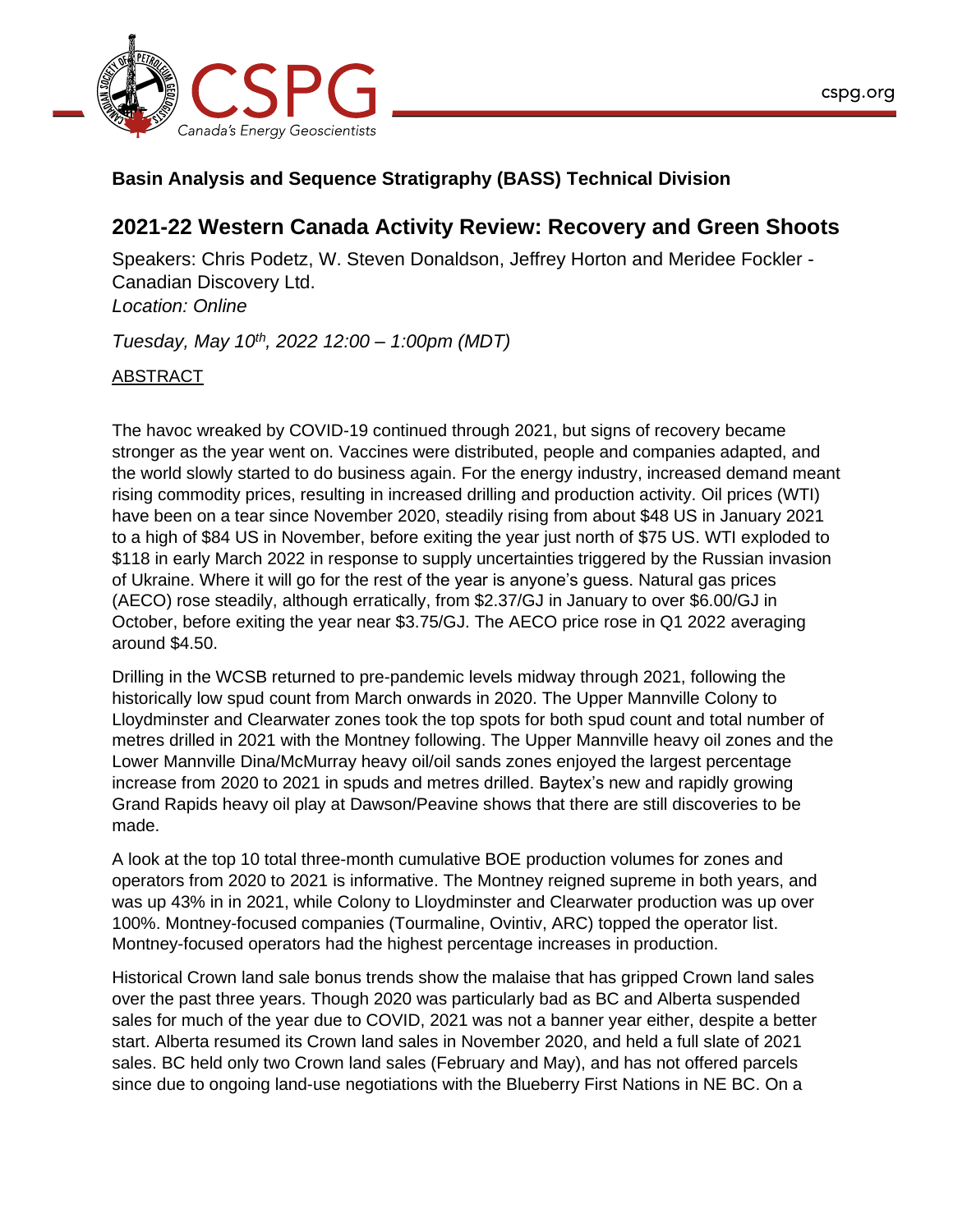

related note, the province has also not licensed any new wells since July 2021. Saskatchewan maintained its bi-monthly sales and Manitoba, its quarterly sales.

Things progressed rapidly on the clean tech front in 2021 as well, particularly with respect to carbon capture and sequestration (CCUS). In May, the Alberta government announced a competitive process to govern the issuance of carbon sequestration rights with the goal of developing strategically placed hubs. Hub operators would sequester  $CO<sub>2</sub>$  from multiple industrial sources. In September, the Saskatchewan government announced its priorities to advance private sector investment. These include  $CO<sub>2</sub>$  pipelines; the EOR royalty regime; clarity around who owns pore space and the long-term obligations and accountability for  $CO<sub>2</sub>$  storage.

Also in November, Alberta released its minerals strategy and action plan that covers a variety of industrial minerals. Of particular interest are the minerals that can be recovered from oil field brines and oil sands processing, including lithium and rare earth elements. In Saskatchewan, Prairie Lithium had its (and possibly Canada's) first well drilled solely for lithium brine completed in September with some of the highest brine concentrations in the country. BC continues to develop lithium resources with testing programs and industry/government partnerships.

On the geothermal front, the DEEP project at Tableland in southern Saskatchewan moved ahead with testing and delineation drilling, and DEEP signed an agreement with Prairie Lithium to exchange subsurface mineral rights. The Clarke Lake geothermal project in BC (now called Tu Deh-Kah Geothermal), owned by the Fort Nelson First Nation, drilled two full-size geothermal wells during the summer, confirming reservoir temperatures of 120°C or higher.

## BIOGRAPHY

Chris Podetz (P.Geol.) is an Exploration Analyst with Canadian Discovery with almost 20 years experience in the Canadian oil patch. His current specialty is in researching new developments in the Montney and Clearwater. Chris holds a BASc in Geological Engineering from Queen's University in Kingston, Ontario.

W. Steven Donaldson is a professional geologist (P.Geol.) with 23 years of experience and is currently an Exploration Analyst with Canadian Discovery Limited (CDL). Here he writes articles for the Discovery Digest publication with a recent emphasis on low carbon opportunities and clean technology. Steve earned his Ph.D. and B.Sc. Honours degrees in Geology from Western University in London, Ontario.

Jeffrey Horton has been with Canadian Discovery since his internship in 2012, working as an analyst on the Well Completions and Frac Database. After graduating from the University of Calgary in 2014 with a bachelor's degree in Chemical Engineering, Jeffrey transferred to his current role of writing technical articles for the Canadian Discovery Digest. His research and analysis focuses on hydraulic fracturing operations in Western Canada, and correlating completion designs and development strategies to well productivity.

Meridee Fockler joined Canadian Discovery in 2005 and has worked on the Discovery Digest and the consultancy sides of the business. Currently, as Technical Analysis Director, she is responsible for managing the Digest, developing and editing the content, as well as playing a